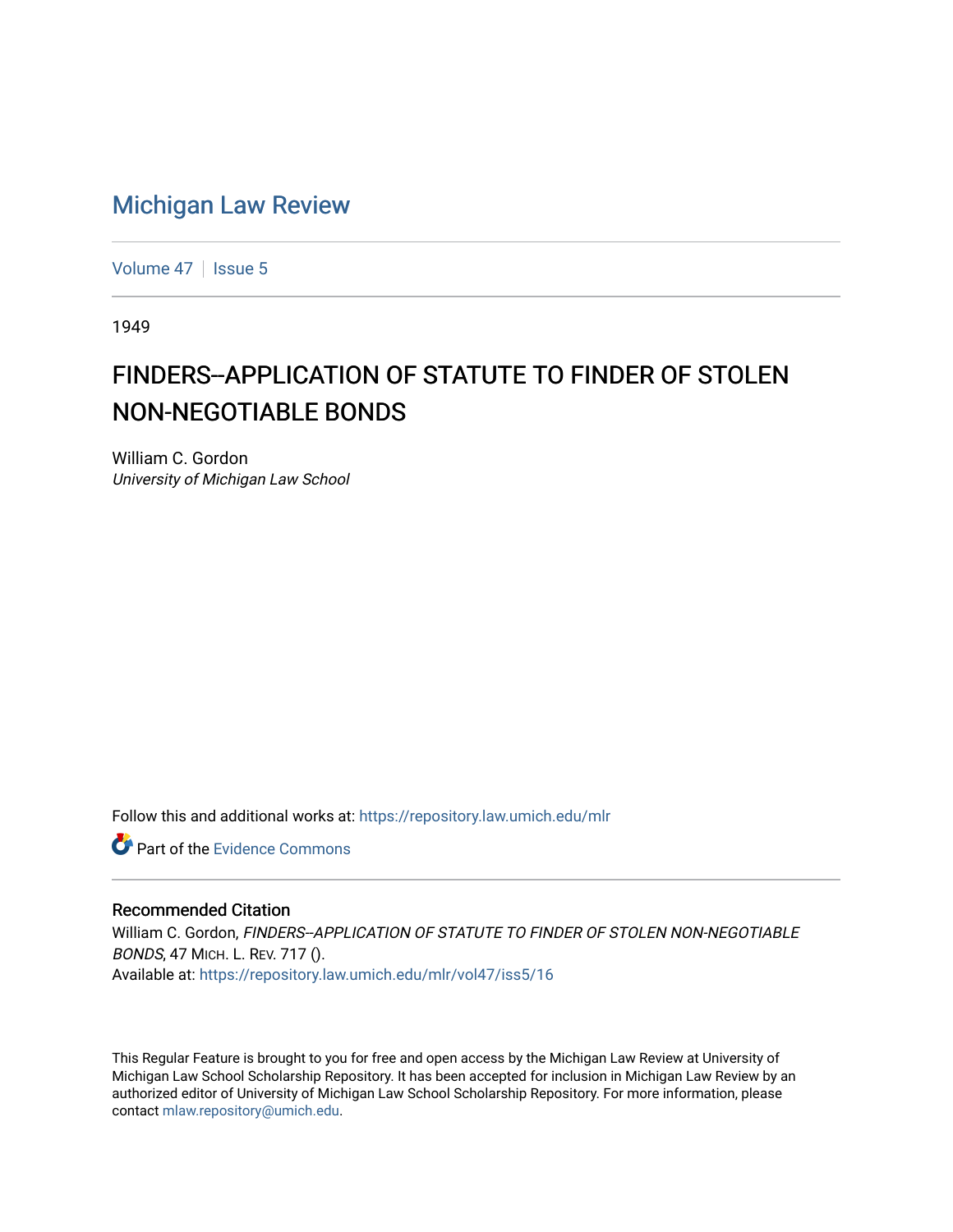FINDERS-APPLICATION OF STATUTE TO FINDER OF STOLEN NON-NEGOTIABLE BoNDs-Plaintiff found a box containing twenty registered \$1000 United States bonds and other non-negotiable securities, which had been stolen from defendants. Plaiptiff turned them over to the sheriff who returned them to defendants. The bonds were endorsed "Not Transferable" and were payable only to the owner named thereon. Defendants had promptly notified the United States Treasury of the theft, and by fulfilling certain requirements, could have obtained duplicate certificates and bonds. Plaintiff sued for a reward of ten per cent of the face value of the securities under an Iowa statute which provided for a reward of ten per cent of the value of the property for finding "lost goods, money, bank notes and other things."1 *Held,* plaintiff found only evidence of the obligations of the government and not the obligations themselves. He was therefore not entitled to a reward of ten per cent of the face value of the bonds. De *Young v. Foster,* (Iowa 1948) 32 N.W. (2d) 664.

The Iowa court, in the earlier case of *Flood v. City National Bank of Clinton*,<sup>2</sup>

1 Iowa Code (1946), §644-13.

<sup>2</sup>218 Iowa 898, 253 N.W. 509 (1934); 95 A.L.R. 1168 (1935); 220 Iowa 935, 263 N.W. 321 (1935). For a criticism of this case, see 68 U.S.L. REv. 230 (1934); and 34 MicH. L. REv. 879 (1936). Goods lost in the legal sense have been parted with inadvertently. The meaning of the word is extended in the Flood case beyond involuntary loss, to include those "opposed to desire." See, generally, Aigler, "Rights of Finders," 21 M1cn. L. REv. 664 (1923). It is interesting to note that there is stronger basis for saying that the word ''lost" can apply to stolen instruments than to stolen money. 39 A.L.R. 1242 (1925). Cf., Zech v. Accola, 253 Wis. 80, 33 N.W. (2d) 232 (1948), noted infra, p. 718, dealing with a Wisconsin statute.